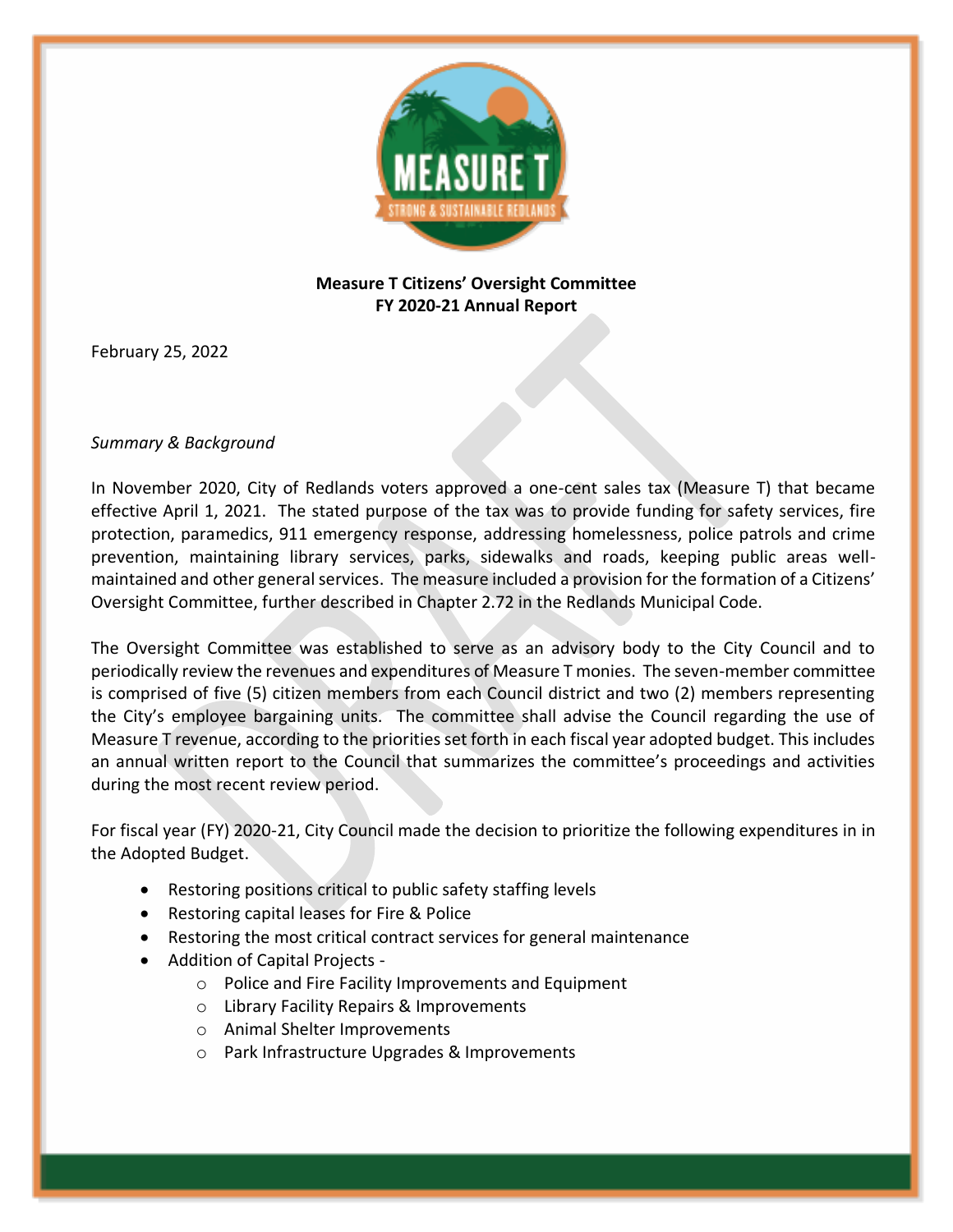During FY 2020-21, the City received a total of \$4.6 million in Measure T sales tax. This was revenue \$1.6 million over budget estimates. The FY 2020-21 Budget was revised to include approximately \$2,970,400 in Measure T spending. Because of the timing of the budgeting process, the FY 2020-21 Measure T spending was approved with less than 20 working days remaining in the fiscal year to spend the funds. As a result, few expenditures were made before June 30, 2021.

As a result of the increased revenue received over projections, staff is amending this report to include additional Measure T-related projects to reconcile the additional \$1.6 million.

## *Financial Summary Information*

The total General Fund Revenue for fiscal year (FY) 2020-21 was approximately \$89.7 million. Measure T sales tax revenue represents 5% of these funds, or \$4.6 million. As Measure T was effective April 1, 2021, these revenues were collected between April 1, 2021 and June 30, 2021.



Due to the timing of the budget process and the effective date of Measure T, the City Council approved additional expenditures of Measure T funds for FY 2020-21 in June 2021. This included additional spending of approximately \$2.9 million on restoration of essential services, including public safety staffing, police and fire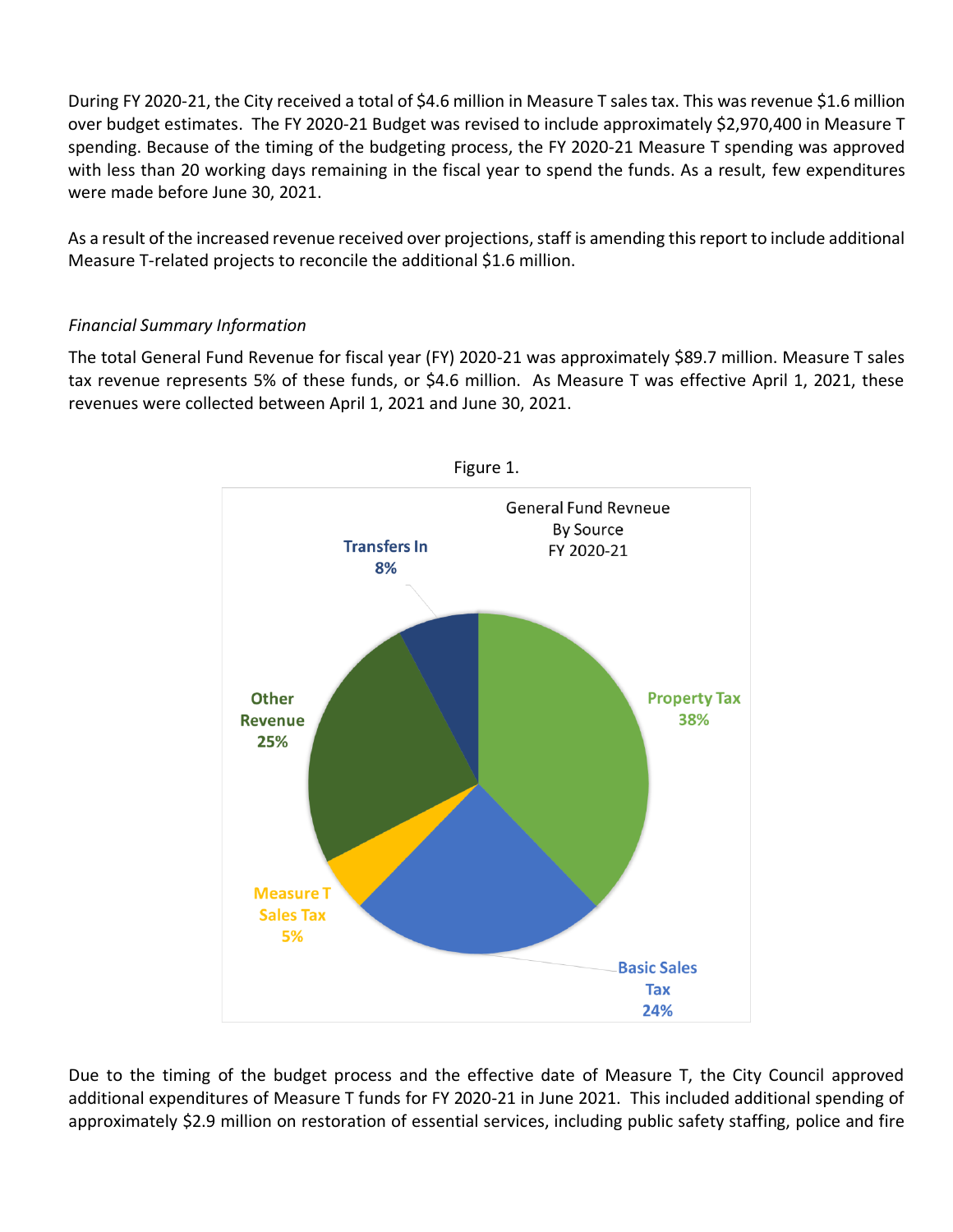vehicles, essential maintenance services, infrastructure and park repairs, and Library improvements. As a result of the increased revenue received over projections, staff is amending this report to include additional Measure T-related projects to reconcile the additional \$1.6 million. These additions are detailed in Figure 2 below.

Figure 2 below presents the adopted budget items, the amount budgeted, the actual expenditures before June 30, 2021 and the amount carried forward to the subsequent fiscal year 2021-22. Staff have added a section that identifies Measure T –eligible projects to include as a result of the additional revenue received over forecast amounts for FY 2020-21. These amounts have also been carried over.

| Spending from the Approved Budget FY 2020-21                           |    | <b>Adopted Budget</b><br>FY 2020-21 | <b>Actual</b><br>FY 2020-21 |         | Carryover<br>FY 2021-22 |             |
|------------------------------------------------------------------------|----|-------------------------------------|-----------------------------|---------|-------------------------|-------------|
| Mid-Year Additions -                                                   |    |                                     |                             |         |                         |             |
| Restoration of 2 Police Dept. positons (partial year costs)            | \$ | 75,000                              | \$                          |         | \$                      | 75,000      |
| Restoration of capital leases for Police vehicles                      |    | 323,500                             |                             |         |                         | 323,500     |
| Restoration of 4 firefighter/paramedic positons (partial year costs)   |    | 151,000                             |                             | 151,000 |                         |             |
| Restoration of capital leases for Fire vehicles                        |    | 61,000                              |                             |         |                         | 61,000      |
| Restoration of 2 FCS positions (partial year costs)                    |    | 28,500                              |                             |         |                         | 28,500      |
| Restoration of most critical contract services for general maintenance |    | 210,500                             |                             | 210,500 |                         |             |
| <b>Subsequent Additions -</b>                                          |    |                                     |                             |         |                         |             |
| Police Department Specialized Vehicle & Facility Improvements          |    | 570,000                             |                             |         |                         | 570,000     |
| Park Infrastructure Improvements                                       |    | 390,000                             |                             |         |                         | 390,000     |
| Library Facility Repairs and Capital Improvements                      |    | 370,000                             |                             |         |                         | 370,000     |
| Animal Shelter Facility Improvements                                   |    | 30,000                              |                             |         |                         | 30,000      |
| Fire Station Mechanical & Security Enhancements                        |    | 760,900                             |                             |         |                         | 760,900     |
| <b>Original Budget Total</b>                                           | Ŝ. | 2,970,400                           | S.                          | 361,500 |                         | \$2,608,900 |
|                                                                        |    |                                     |                             |         |                         |             |
| Additional Spending to Reconcile \$1.6 million in additional revenue   |    |                                     |                             |         |                         |             |
| June 1, 2021 Additions -                                               |    |                                     |                             |         |                         |             |
| Upgrade Community Center Game room                                     | \$ | 168,000                             | \$                          |         | \$                      | 168,000     |
| Repave & Restripe Community center Parking Lot                         |    | 70,000                              |                             |         |                         | 70,000      |
| Citywide Sidewalk/ADA Replacement Project                              |    | 500,000                             |                             |         |                         | 500,000     |
| Bridge Preventive Maintenance Program                                  |    | 275,000                             |                             |         |                         | 275,000     |
| Citywide Stormdrain System Improvement Project                         |    | 500,000                             |                             |         |                         | 500,000     |
| Increase in Paramedics Fund Expenses over prior year                   |    | 163,315                             |                             | 163,315 |                         |             |
| Subtotal                                                               | \$ | 1,676,315                           | \$                          |         | \$                      | 1,513,000   |
| <b>Revised Total</b>                                                   | Ś. | 4,646,715                           | \$                          | 524,815 | \$.                     | 4,121,900   |

Figure 2.

As indicated, the timing of the above appropriations made it difficult to fully expend a significant portion of Measure T funds before the end of FY 2021. Some progress was made however, on services for general maintenance and Fire Department staffing. Other projects remain at various stages of progress. The inclusion